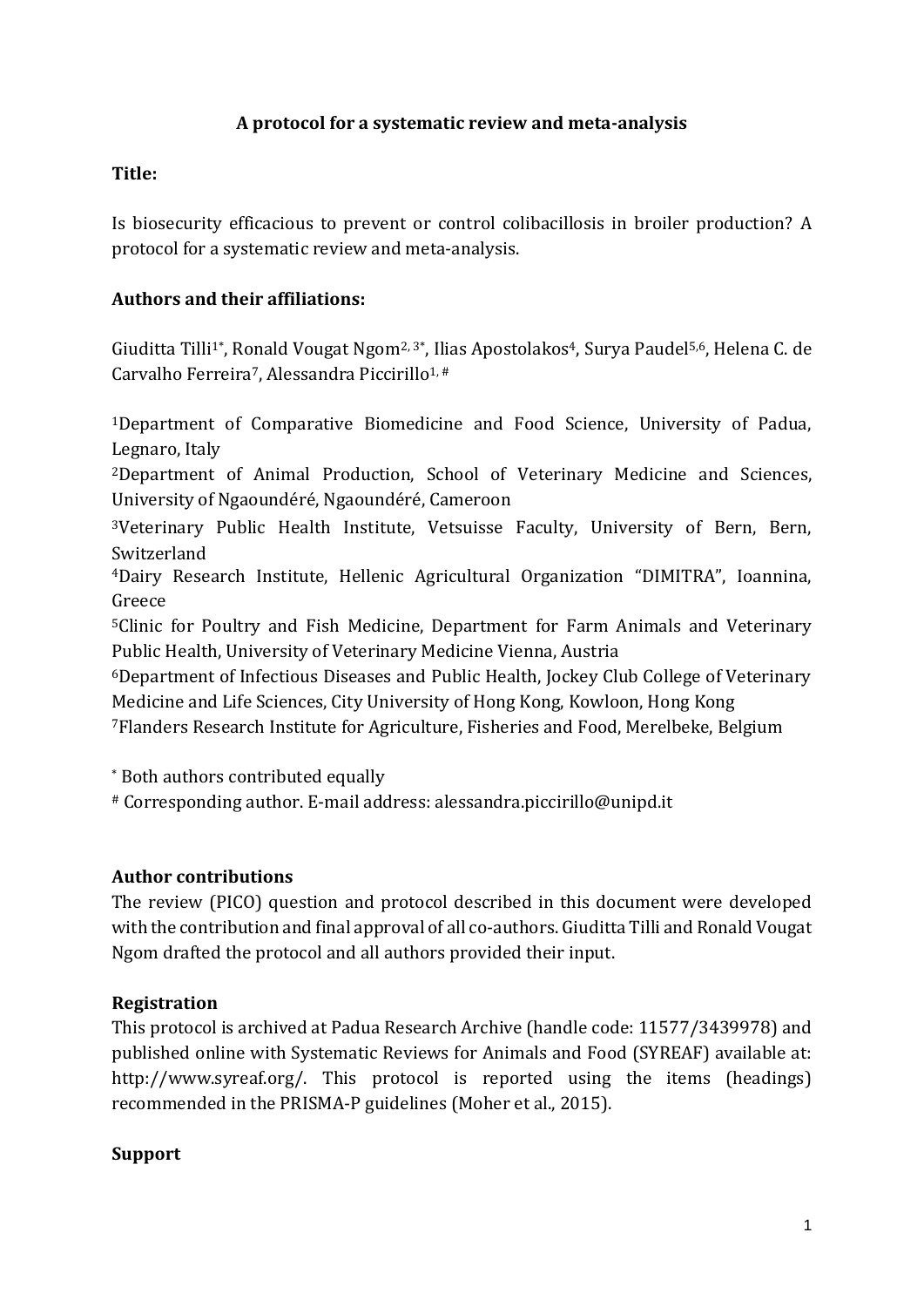This project is funded by the COST Action CA18217 - European Network for Optimization of Veterinary Antimicrobial Treatment (ENOVAT).

### **Amendments**

This review is not an amendment of a previously completed or published protocol. In case any amendments are made to this protocol after its registration, they will be adequately documented in the systematic review as Protocol Deviations.

#### **Acknowledgements**

Authors are thankful to Dr. Lisbeth Rem Jessen, Dr. Marnie Brennan, Dr. Luis Pedro Carmo and Dr. Jeroen Dewulf for their expert suggestions while drafting the protocol. We also thank all the members of the ENOVAT Drafting Group "Veterinary guidelines on antimicrobial use in poultry colibacillosis" for their inputs and critical evaluation of the PICO questions.

### **1. Introduction**

#### **1.1. Rationale**

Avian pathogenic *Escherichia coli* (APEC) is the causative agent of colibacillosis, a disease with significant economic losses for the broiler industry, and can act as a primary or secondary pathogen when the host immune system is compromised (Nolan et al., 2020). Colibacillosis manifests as a localised or systemic infection resulting in various disease syndromes that affect all stages of the broiler production. In broiler breeders, increased mortality and decreased egg production due to the salpingitis-peritonitis syndrome can reach the cost of 1.87 euros per housed hen (Landman et al., 2015). At the slaughterhouse, condemnations as a result of cellulitis lead to losses of 0.14%-1.4% of poultry meat and increased labour costs for the process of affected carcasses (Barbieri et al., 2013; Nolan et al., 2020).

To date, several strategies have been adopted to prevent or control colibacillosis (i.e., antibiotics, vaccination, management and biosecurity, nutritional modulations and nutraceuticals). Biosecurity measures play a crucial role in protecting the flock against colibacillosis since it has been widely demonstrated that high biosecurity measures and correct management of flocks reduce diseases and consequently reduce condemnation rates at the slaughterhouse (Schulze Bernd et al., 2020). Correct implementation of biosecurity such as limited number of people entering the house, rigorous cleaning and disinfection procedures between production cycles (Mo et al., 2016), all in-all out system (Christensen et al., 2021), use of transition zone, pest control (Lutful Kabir, 2010), systematic culling of weak chicks at first week (Christensen et al., 2020), and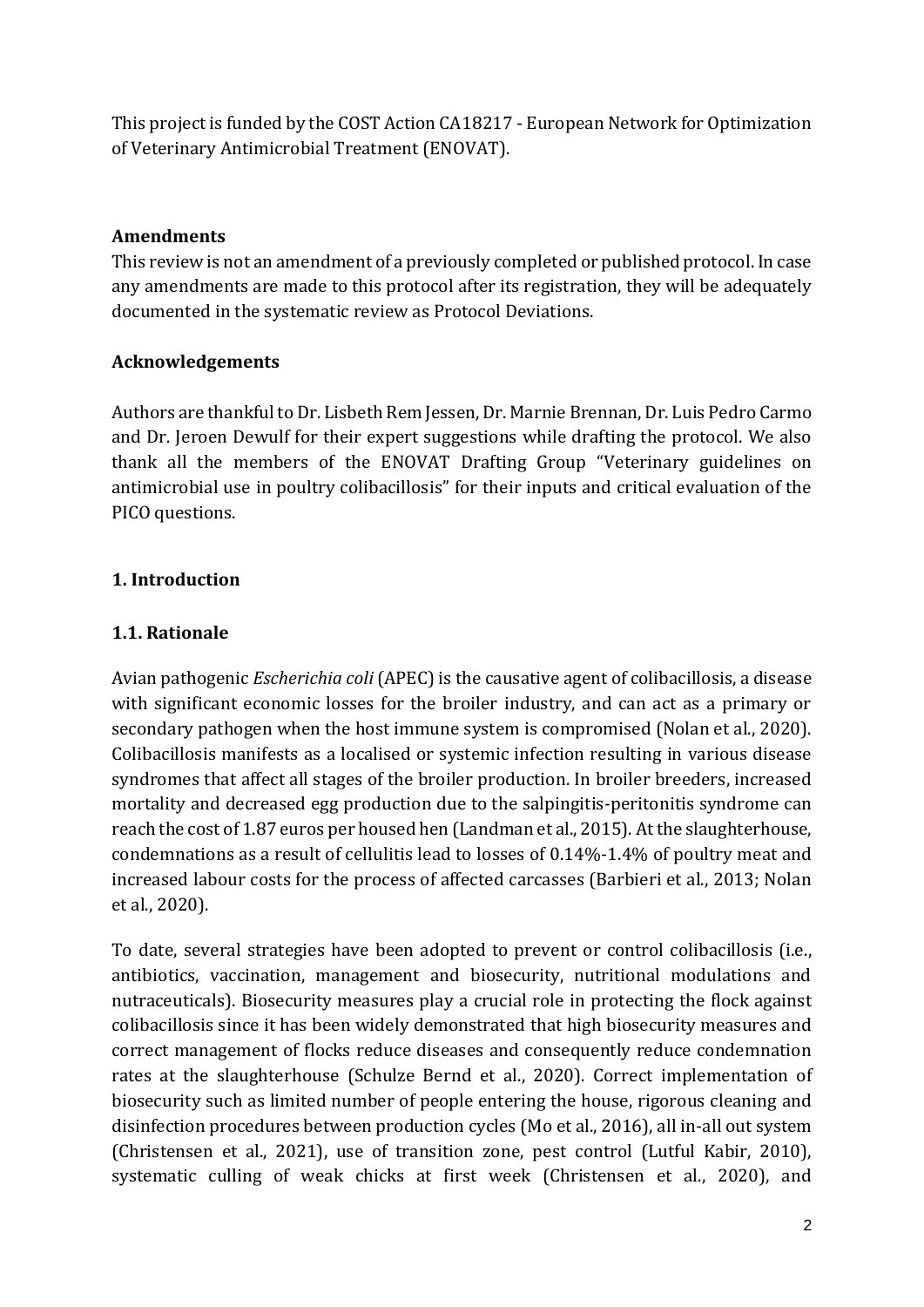disinfestation protocols (Schiavone et al., 2020) may lead to a reduction of contamination within the farm. Cleaning and disinfection procedures, if well executed, represent an important tool for *E. coli* reduction (Hao et al., 2013; Bragg et al., 2014; Luyckx et al., 2014; 2015), especially if wet rinsing is used (steam treatment of ≥60°C and 100% RH during a 24h period (Gradel et al., 2003; 2004).

When implementing biosecurity measures, other potential transmission routes like insects (Souillard et al., 2014; Sandberg et al., 2017), personnel (Chowdhury et al., 2012), rodents (Backhans & Fellström, 2012; Velkers et al., 2017) or other species (Fujimoto et al., 2015) should be taken into account as well as egg management. Correct egg management represents an important means to prevent and control colibacillosis and should be ensured from the breeders, in order to avoid vertical transmission (Giovanardi et al., 2005). In this context, nest eggs are preferable to floor eggs since the latter may cause a higher mortality and higher contamination compared to nest eggs (Adikari, 2020). In addition, the use of floor eggs (that are usually dirtier than nest eggs) poses a higher risk of *E. coli* contamination inside the hatchery (Christensen et al., 2021) and hatchability and fertility of floor eggs is lower if compared to clean nest eggs (Van Den Brand et al., 2016).

Finally, in biosecurity implementation also hatcheries should be taken into account since, as Zhao et al. (2019) reported, inadequate sanitation of the hatcheries leads to a higher incidence of poultry colibacillosis.

The protocol is established as an essential and basic tool to perform a systematic review on the efficacy of biosecurity measures to prevent or reduce colibacillosis in broilers.

# **1.2. Objectives**

The objective of this systematic review and meta-analysis, if supported by the data, is to address the following review question: "*In broilers at risk of colibacillosis, does biosecurity versus no biosecurity result in higher FCR/fewer condemnations/lower mortality?*" The specific PICO elements are:

- 1. **P**opulation: Broilers (including the whole production chain).
- 2. **I**ntervention: Biosecurity measures to prevent colibacillosis in broilers.
- 3. **C**omparator: Low biosecurity.
- 4. **O**utcomes: Production losses (FCR), mortality, condemnation due to colibacillosis at the slaughterhouse.

# **2. Methods**

# **2.1 Eligibility criteria**

1. Criteria related with the elements of the PICO question (Population, Intervention, Comparator and Outcomes).

2. Language: Publications in English and/or Spanish.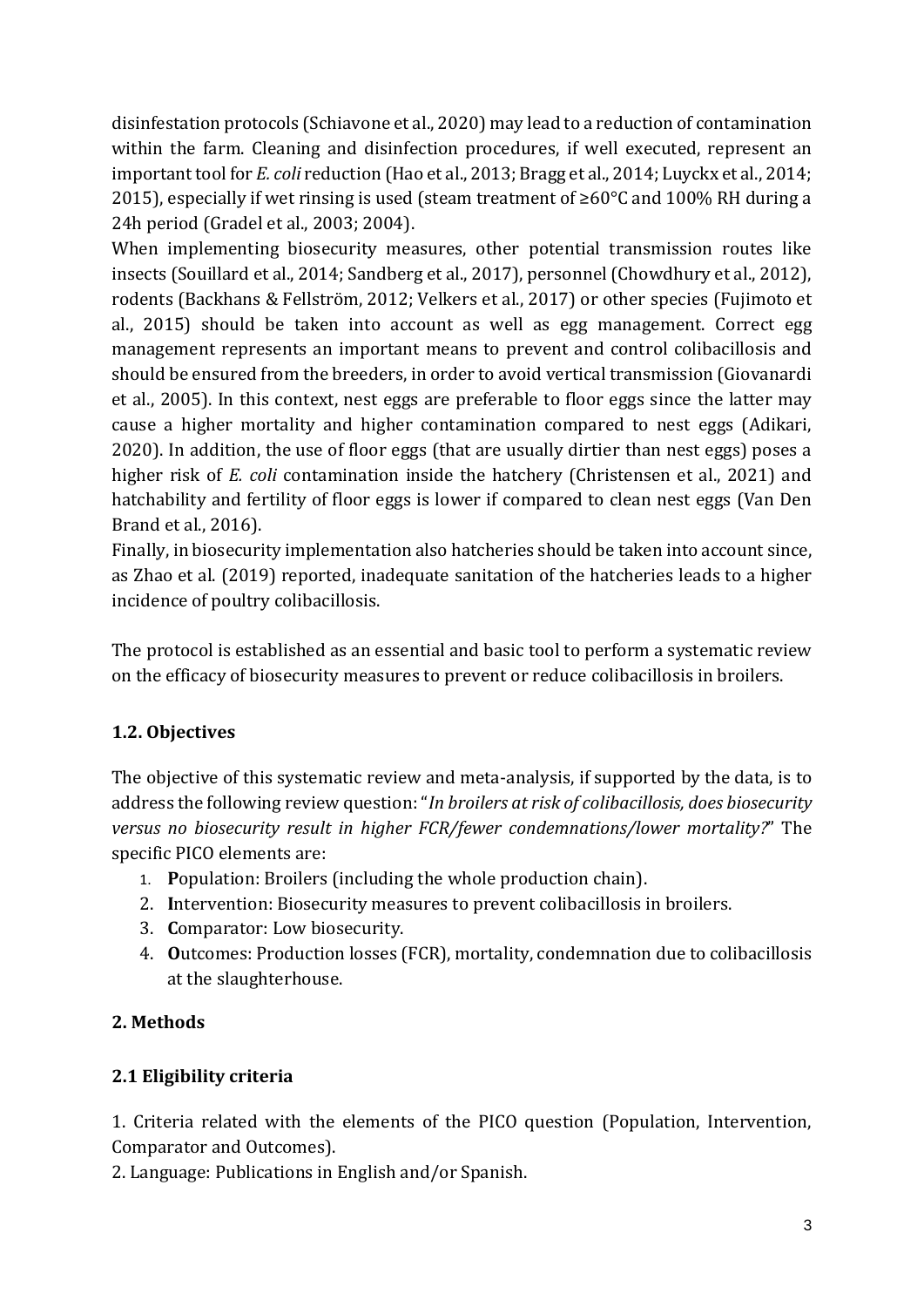3. Publication types: Journal articles and any other form of research publication that provides results of original research, fulfills the study design eligibility criteria and has a full text of more than 500 words.

- 4. Publication date: No limits.
- 5. Geographical location of studies: No limits.

## **2.2. Eligibility of study designs**

Studies reporting controlled trials with natural disease exposure will be the primary type of study for inclusion. Disease challenge studies and observational studies will be documented as well and assessed during full-text screening for the reported intervention and measured outcomes of interest.

## **2.3. Information sources**

Bibliographic databases that provide a high level of article recall across biomedical articles (Bramer et al., 2017) will be used. Table 1 lists the databases to be searched. CAB abstract and Agricola will be searched via the University of Bern (Switzerland) and Pubmed and Web of Sciences (WOS) will be conducted via the University of Padova (Italy). All the databases of WOS will be used (Web of science core collection, BIOSIS Citation Index, KCI-Korean Journal Database, Medline, Russian Science Citation Index and SciELO Citation Index). However, we will exclude the following editions: Arts & Humanities Citation Index (A&HCI), Conference Proceedings Citation Index-Science (CPCI-S), Conference Proceedings Citation Index-Social Science & Humanities (CPCI-SSH) and Social Sciences Citation Index (SSCI).

| <b>Database</b> | <b>Interface</b> | <b>URL</b>                                           |
|-----------------|------------------|------------------------------------------------------|
| MEDLINE         | PubMed           | https://pubmed.ncbi.nlm.nih.gov/                     |
| CAB             | Ovid             | https://www.wolterskluwer.com/en/solutions/ovid/cab- |
| abstracts       |                  | abstracts-31                                         |
| Web of          | Web of           | http://webofknowledge.com/                           |
| science         | Science          |                                                      |
| Agricola        | Proquest         | https://www.proquest.com/                            |

#### **Table 1: List of databases to be searched.**

#### **2.4. Search strategy**

The search strategy will involve a multi-stranded approach that uses a series of searches, with different combinations of concepts to gather all possibly related research and thus achieve high sensitivity (Higgins et al., 2021). If only few papers are found to be relevant to the review, in addition to the database, citations will be extracted from a selection of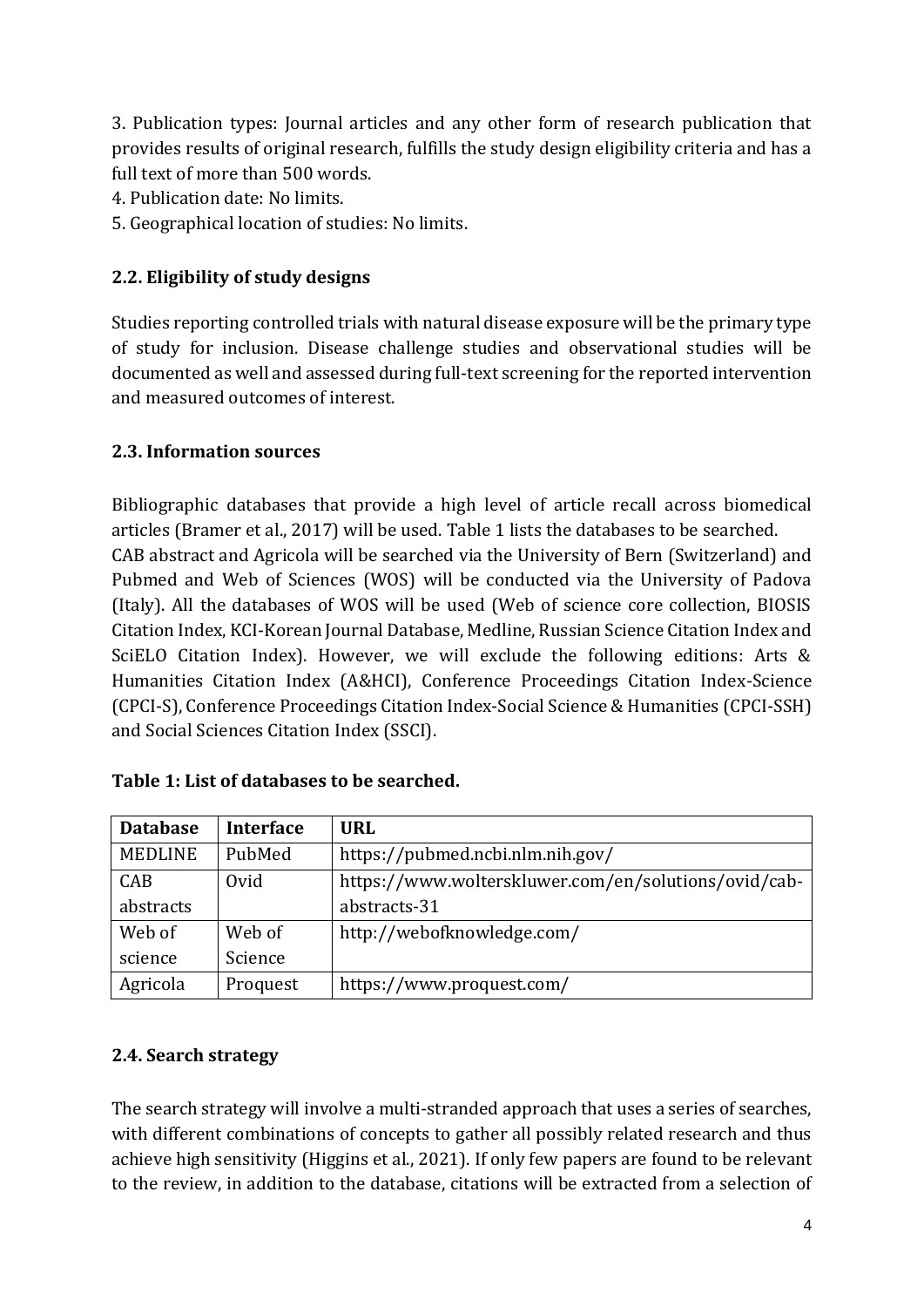important papers and reviews. In the event of using search reviews, Scopus database will be used for this backward searching. Alerts (also known as literature surveillance services) will be set up in the databases (when available) to monitor published studies relevant to the review question after the original search has been conducted. The concept of the search strategy will be the following:

# [**Broilers**] AND [**Biosecurity**] AND [**Colibacillosis**].

Search terms will be amended appropriately to reflect the functionality differences in each database. The general search strategy to identify studies relevant to the PICO of this review will be the following:

#1 (chicken\* OR poultry\* OR flock\* OR gallus OR broiler\*)

#2 (Biosecurity OR Clean\* OR Disinfect\* OR Disinfest\* OR Pest OR Insect\* OR Vermin\* OR Rodent\* OR Fomites OR Sanit\* OR Hygien\* OR "All in-all out" OR Downtime OR Turnaround OR "Biological break" OR "Filter zone" OR "Danish entry system" OR "Footdips" OR Visitor\* OR Thinning OR Depopulation)

#3 (colibacillosis OR colisepticaemia OR peritonitis OR coli OR Escherichia OR coliform OR colisepticemia OR coligranuloma OR "Hjarre's" OR "air sac disease" OR cellulitis OR osteomyelitis OR "brittle bone disease" OR salpingitis OR synovitis OR omphalitis OR enteritis OR "hemorrhagic septicemia" OR "chronic respiratory disease" OR "swollen head syndrome" OR "venereal colibacillosis" OR "coliform cellulitis" OR "yolk sac infection" OR APEC OR "pathogenic E. coli" OR "primary infection" OR "secondary infection" OR "multifactorial" OR "multicausal")

#1 AND #2 AND #3

# **2.5. Study Records**

### *Data management*

Database records of the articles recovered will be imported into Zotero and duplicates will be deleted. Abstract and full screening will be recorded in Rayyan. Data extraction and risk of bias assessment will be done in Revman. Summary of findings table will be done in GradePro.

### *Selection process*

The citations will be screened in two independent stages.

The first stage of the selection process will consist of titles and abstract screening. Two independent reviewers (Giuditta Tilli and Ronald Vougat Ngom) will carry out this task using Rayyan. Conflict will be resolved with a third reviewer (Alessandra Piccirillo) if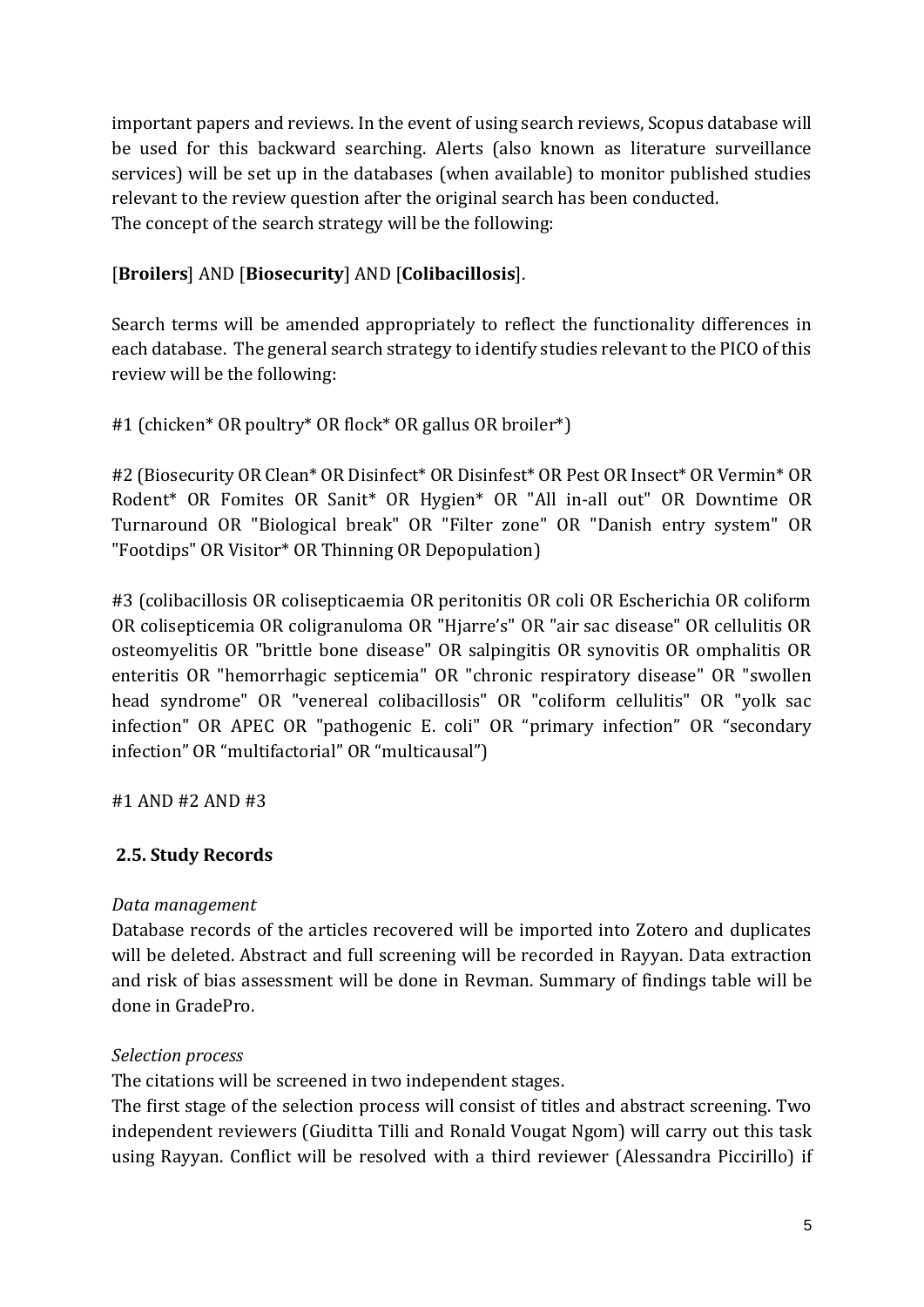consensus between the two reviewers cannot be reached. Eligibility of studies will be assessed with the following questions, as suggested by Sargeant et al. (2019):

- 1. Is the study an original research assessing the use of biosecurity measure(s) to prevent or control colibacillosis in broilers? YES [PASS], NO [EXCLUDE], UNCLEAR [PASS]
- 2. Does the study include an eligible comparator via a controlled trial, disease challenge study or observational study? YES [PASS], NO [EXCLUDE], UNCLEAR [PASS]

The studies that meet inclusion criteria will pass to the next phase. The concordance among the reviewers will be evaluated by randomly selecting 25 of the citations entering each stage of the process prior to screening all papers. This calibration study will enable discussion and solve disagreement before carrying out the full selection process by the two reviewers (Sanguinetti et al., 2021).

The second stage will involve the full-text screening. Two independent reviewers (Giuditta Tilli and Ronald Vougat Ngom) will carry out this task using Rayyan. Conflict will be resolved with a third reviewer (Alessandra Piccirillo) if consensus between the two reviewers cannot be reached. Eligibility of studies will be assessed with the following questions:

- 1. Is a full text of more than 500 words available? YES [PASS], NO [EXCLUDE]
- 2. Is a full text available in English and/or Spanish? YES [PASS], NO [EXCLUDE]
- 3. Is the **Population** of the study broilers? YES [PASS], NO [EXCLUDE], UNCLEAR [NO]
- 4. Is the **Intervention** of the study the use of biosecurity measure(s) to prevent or control colibacillosis in broilers? YES [PASS], NO [EXCLUDE], UNCLEAR [NO]
- 5. Is at least one of mortality, FCR, or condemnations due to colibacillosis the **Outcome(s)** described? YES [PASS], NO [EXCLUDE]
- 6. Is the study design a controlled trial with natural disease exposure? YES [PASS to data extraction process], NO [this is a disease challenge study, indicate the biosecurity measure(s) assessed and extract data]
- 7. Is the study design a controlled trial with natural disease exposure? YES [PASS to data extraction process], NO [this is an observational study, indicate the biosecurity measure(s) assessed and extract data]

# *Data extraction*

Two independent reviewers (Giuditta Tilli and Ronald Vougat Ngom) will carry out this task using Revman. Conflict will be resolved with a third reviewer (Alessandra Piccirillo) if consensus between the two reviewers cannot be reached. Data to be extracted from eligible studies will include the following items as (partly) suggested by Sargeant et al. (2019):

*General information:*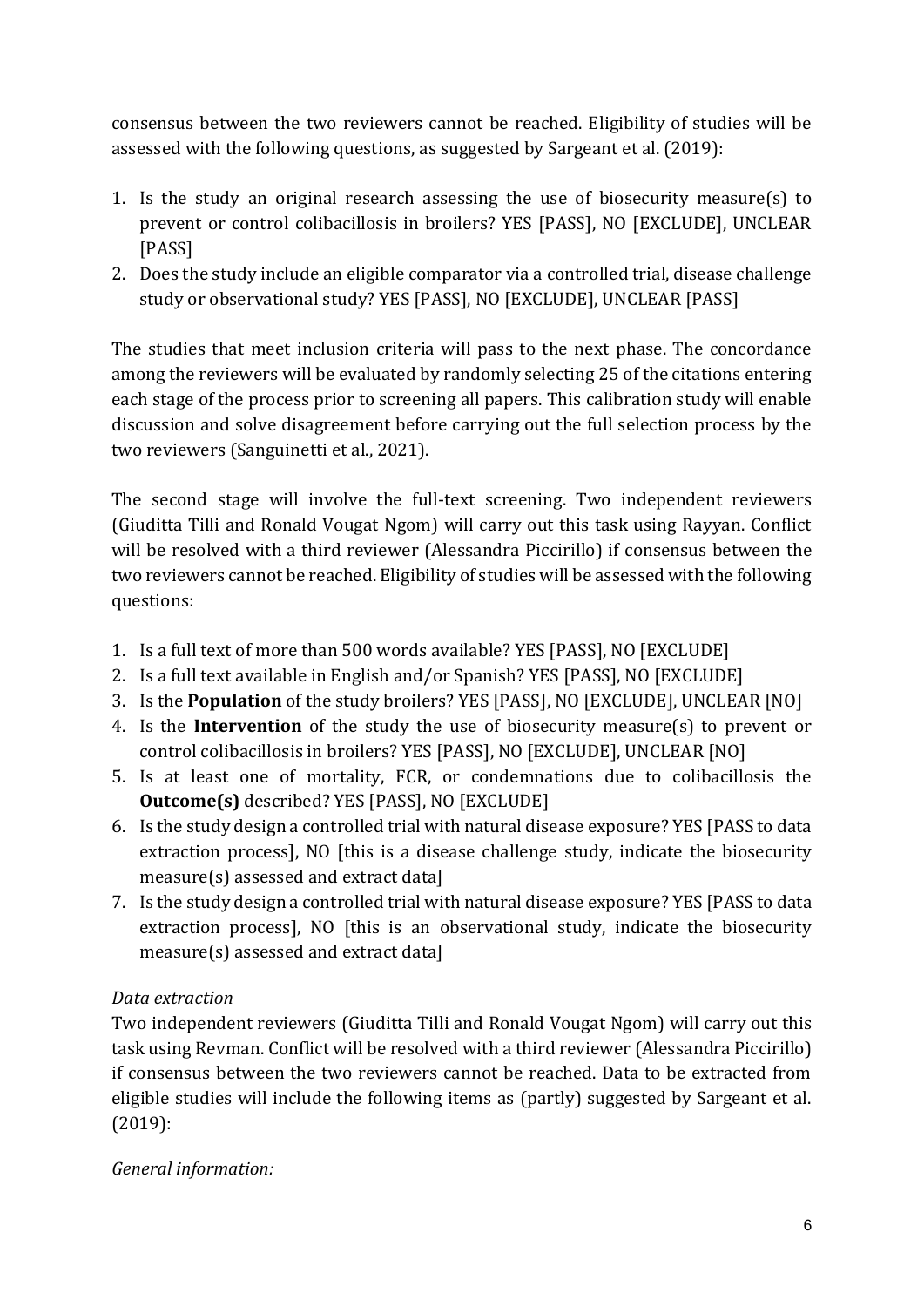- 1. Country (where the trial study was conducted. If not stated, use country affiliation of corresponding author)
- 2. Number and type of flocks (commercial broilers or experimental flocks)
- 3. Breed
- 4. Sex
- 5. Production type (conventional, organic, antibiotic-free)
- 6. Duration and year(s) of study
- 7. Production stage/age of birds when intervention was applied
- 8. Production stage/age of birds when outcome(s) were measured

### *Intervention data:*

- 1. Unit of population participants (e.g., flock, house/barn/pen)
- 2. Description of the comparator group
- 3. Number of birds enrolled in the participating unit
- 4. Number of flocks/house/barns/pens enrolled
- 5. Number of flocks/house/barns/pens enrolled lost until the end of trial study
- 6. Number of flocks/house/barns/pens enrolled analyzed
- 7. Method to account for non-independent observations

## *Outcome data:*

- 1. Mortality
	- a. Level at which mortality was measured (e.g., flock, house/barn/pen)
	- b. Time period of measured outcome
- 2. Feed conversion ratio (FCR)
	- a. Feed conversion ratio
	- b. Age and/or weight of slaughtered participant birds
- 3. Condemnations due to colibacillosis
	- a. Age and/or weight of slaughtered participant birds

For all relevant outcomes, measures of association (e.g., risk ratio, odds ratio, mean differences for continuous outcomes) will be extracted only if variance measures are available or if they can be calculated from the study's outcome data.

### **2.6. Risk of Bias Assessment**

Risk of bias will be assessed only for controlled trials for each of the measured outcomes and according to the Cochrane risk of bias instrument (Higgins et al., 2021). Details on the risk of bias assessment follow below:

*Selection bias* is caused by factors affecting the selection of study subjects (Dohoo et al., 2009). The selection bias associated with external validity will not be taken into account.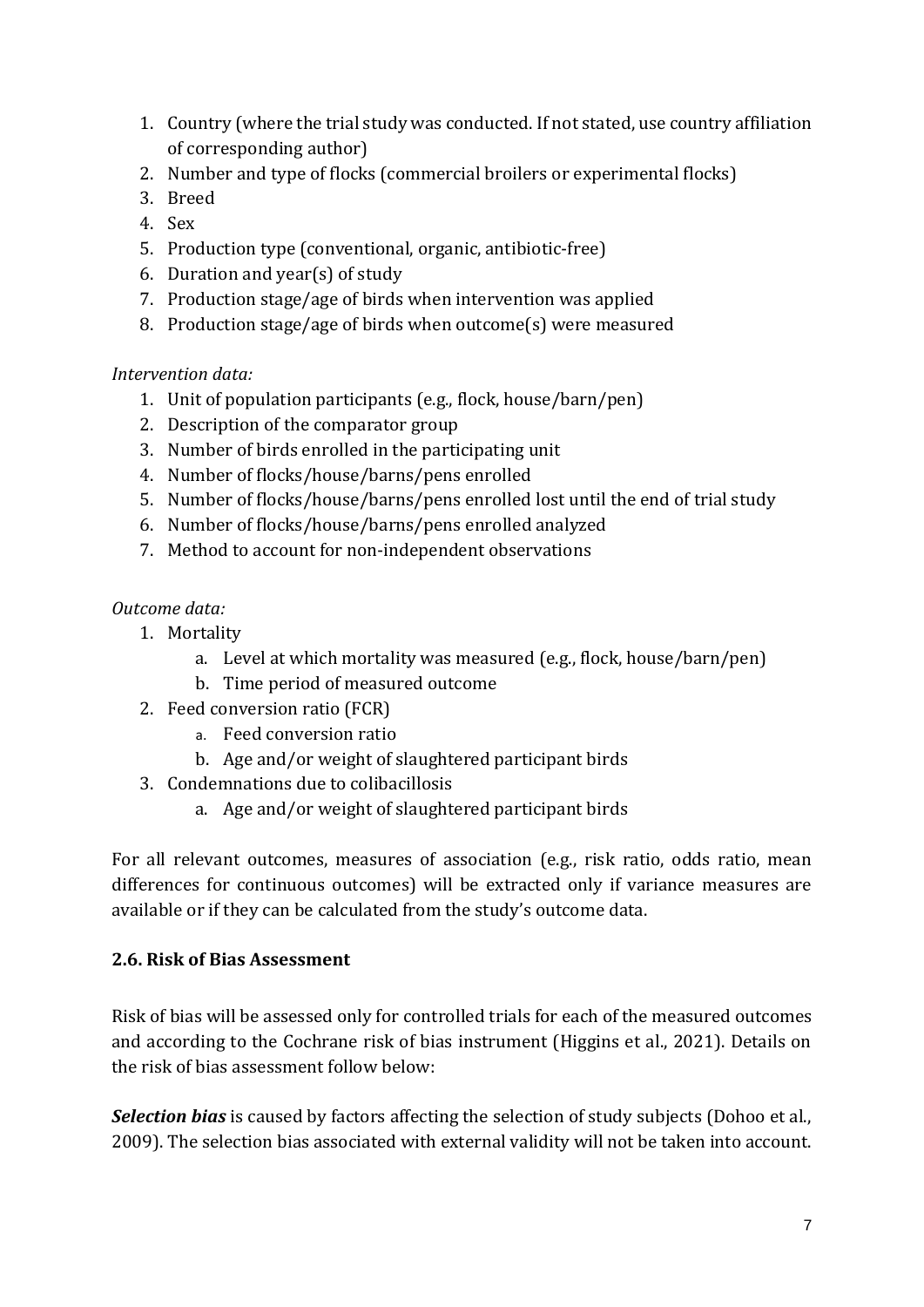*Information bias* is caused by factors relating to attaining precise information on the exposure, outcome, and covariates (Dohoo et al., 2009). This domain will be approached using the following questions:

· Have the definitions of cases of colibacillosis been clearly defined?

· Have the methods used to determine colibacillosis been carried out in such a way that assure truthfulness in the diagnosis?

Low risk of information bias example:

· The diagnosis has been carried out by the combination of clinical disease and laboratory methods.

Examples of low risk of confounding:

· Characteristics such as biosecurity practices were matched between control and treatment groups;

· The statistical approaches used adjusted for potential confounding.

*Confounding bias* is caused by the effects of factors other than the exposure of interest on the observed association (Dohoo et al., 2009). The question that will address this type of bias is the following: Were measures taken into account to reduce potential confounding?

## **2.7. Data synthesis**

The intention of this review is to conduct a quantitative synthesis of results via a (network) meta-analysis if an adequate number of eligible studies are captured with the literature search. If quantitative analysis is not possible, qualitative summary will be made. Furthermore, publication bias will be evaluated using previous approaches (Mavridis *et al*., 2013; Marvridis *et al*., 2014).

# **Conclusions**

The overall objective of this systematic review is to examine the efficacy of biosecurity measures in the prevention/control of colibacillosis in broilers. This will help the decision-making process when applying interventions in broilers by producers and field veterinarians and the suggestions made by policymakers. Moreover, the systematic review will suggest gaps in knowledge that require more research in the future.

### **References**

- 1. Ahamed, Y.I., A.M.J.B. Adikari, G.A.S.N. Gamlath, W.A.A.S.K. Somarathna. 2019. Effects of floor and nest eggs on hatchability and chick quality. Wayamba J. Anim. Sci. January 28, 2019, 1544287238.
- 2. Backhans, A., C. Fellström. 2012. Rodents on pig and chicken farms-a potential threat to human and animal health. Infect. Ecol. Epidemiol. 2: 17093.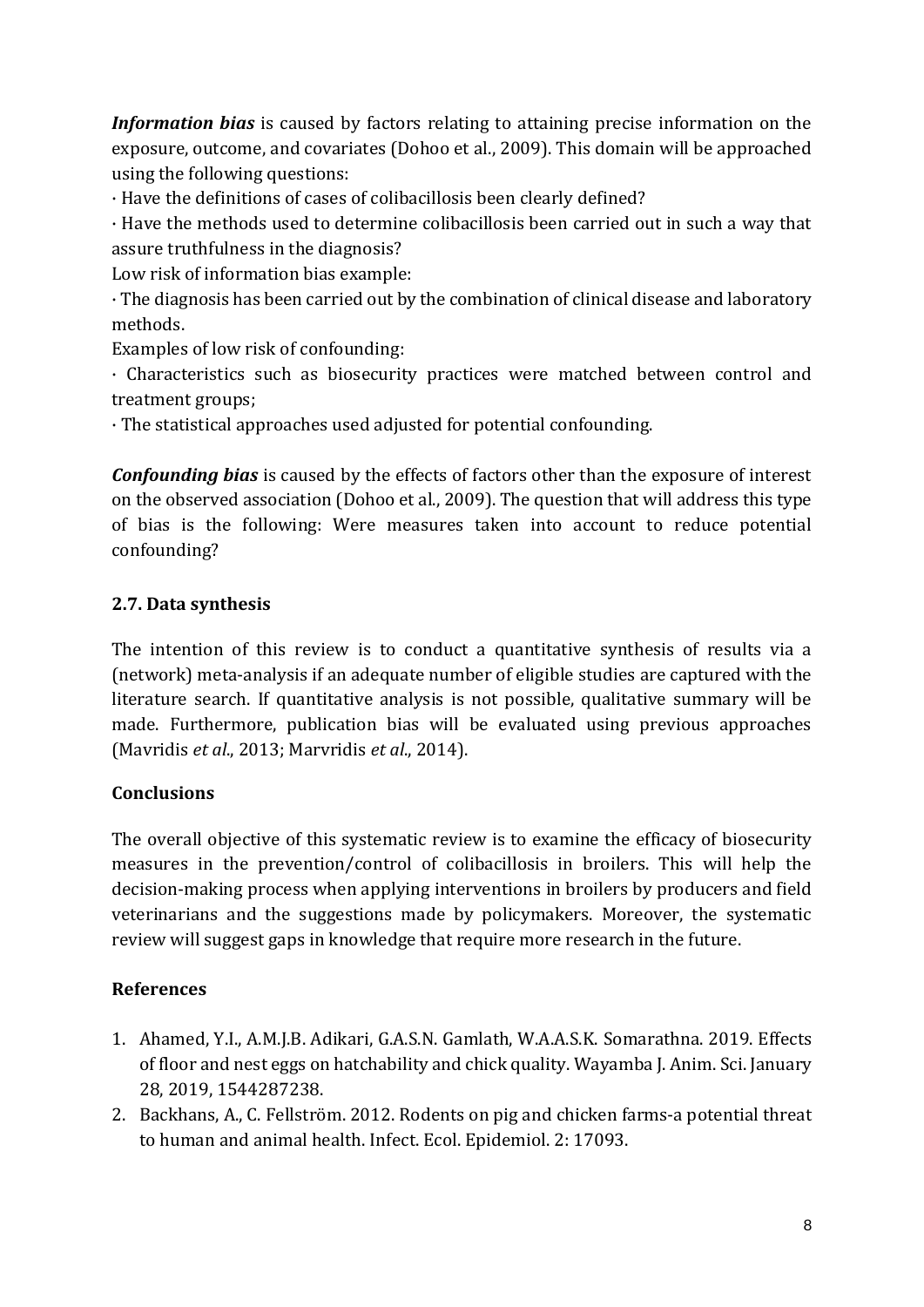- 3. Barbieri, N.L., A.L. de Oliveira, T.M. Tejkowski, D.B. Pavanelo, D.A. Rocha, L.B. Matter, S.M. Callegari-Jacques, B.G. de Brito, F. Horn. 2013. Genotypes and pathogenicity of cellulitis isolates reveal traits that modulate APEC virulence. PLoS One 8: e72322.
- 4. 2. Bramer, W.M., M.L. Rethlefsen, J. Kleijnen, O.H. Franco. 2017. Optimal database combinations for literature searches in systematic reviews: a prospective exploratory study. Syst. Rev. 6: 245.
- 5. Chowdhury, S., M. Sandberg, G.E. Themudo, A.K. Ersboll. 2012. Risk factors for *Campylobacter* infection in Danish broiler chickens. Poult. Sci. 91: 2701-2709.
- 6. Christensen, H., J. Bachmeier, M. Bisgaard. 2021. New strategies to prevent and control avian pathogenic Escherichia coli (APEC). Avian Pathol. 50: 370-381.
- 7. Cohen, J. 1960. A coefficient of agreement for nominal scales. Educ. Psychol. Meas. 20: 37-46.
- 8. Dohoo, I.R., S.W. Martin, H. Stryhn. 2009. Veterinary epidemiologic research. Charlotte, P.E.I.: VER, Inc.
- 9. Fujimoto, Y., T. Usui, H. Ito, E. Ono, T. Ito. 2015. Susceptibility of wild passerines to subtype H5N1 highly pathogenic avian influenza viruses. Avian Pathol. 44: 243-247.
- 10. Giovanardi, D., E. Campagnari, L. Sperati Ruffoni, P. Pesente, G. Ortali, V. Furlattini. 2005. Avian pathogenic *Escherichia coli* transmission from broiler breeders to their progeny in an integrated poultry production chain. Avian Pathol. 34: 313-318.
- 11. GRADE. 2015. A GRADE Working Group approach for rating the quality of treatment effect estimates from network meta-analysis. BMJ 350: h3326.
- 12. Gradel, K. O., J.C. Jørgensen, J.S. Andersen, J.E.L. Corry. 2003. Laboratory heating studies with *Salmonella* spp. and *Escherichia coli* in organic matter, with a view to decontamination of poultry houses. J. Appl. Microbiol. 94: 919-928.
- 13. Gradel, K. O., J.C. Jørgensen, J.S. Andersen, J.E.L. Corry, J.C. Jorgensen, J.S. Andersen, J.E.L. Corry. 2004. Monitoring the efficacy of steam and formaldehyde treatment of naturally *Salmonella*-infected layer houses. J. Appl. Microbiol. 96: 613-622.
- 14. Higgins, J.P.T., J. Thomas, J. Chandler, M. Cumpston, T. Li, M.J. Page, V.A. Welch (Eds). 2021. Cochrane Handbook for Systematic Reviews of Interventions, version 6.2 (updated February 2021). Available from www.training.cochrane.org/handbook.
- 15. 9. Kathayat, D., D. Lokesh, S. Ranjit, G. Rajashekara. 2021. Avian Pathogenic Escherichia coli (APEC): An overview of virulence and pathogenesis factors, zoonotic potential, and control strategies. Pathogens 10: 467.
- 16. Lutful Kabir, S. M. 2010. Avian Colibacillosis and Salmonellosis: a closer look at epidemiology, pathogenesis, diagnosis, control and public health concerns. Int. J. Environ. Res. Public Health, 7: 89-114.
- 17. Luyckx, K., J. Dewulf, S. Van Weyenberg, L. Herman, J. Zoons, E. Vervaet, M. Heyndrickx, K. De Reu. 2015. Comparison of sampling procedures and microbiological and nonmicrobiological parameters to evaluate cleaning and disinfection in broiler houses. Poult. Sci. 94: 740-749.
- 18. Luyckx, K. Y., S. Van Weyenberg, J. Dewulf, L. Herman, J. Zoons, E. Vervaet, M. Heyndrickx, K. De Reu. 2015. On-farm comparisons of different cleaning protocols in broiler houses. Poul. Sci. 94: 1986-1993.